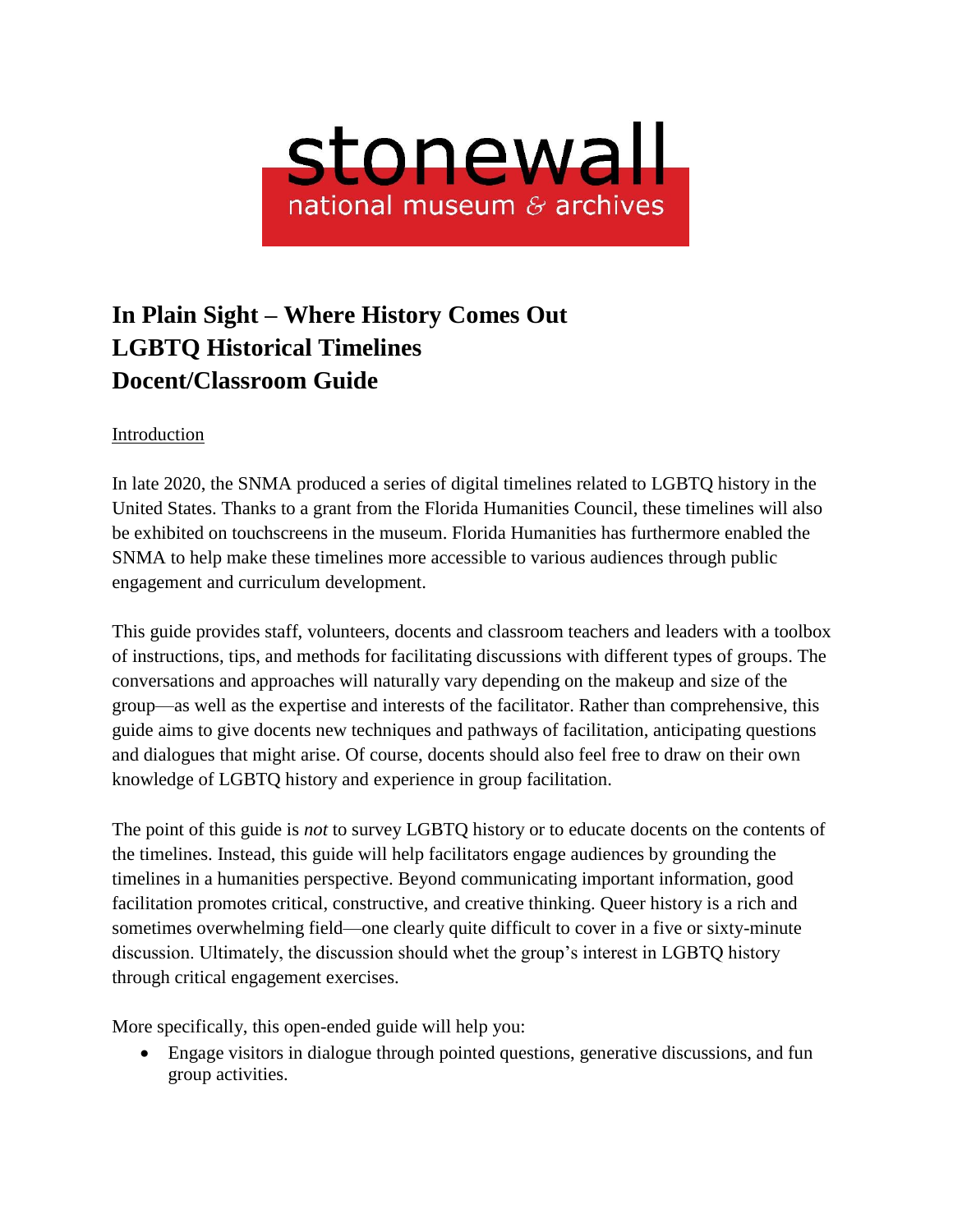- Spark discussions by using unique materials at the SNMA, including books, art, objects, and archival material.
- Emphasize that the consideration of history requires critical thinking, analysis, and interpretation.
- Accentuate local LGTBQ history in Fort Lauderdale and South Florida.
- Embrace queer historical narratives to start constructive conversations about broader topics such as history, identity, difference, community, politics, and democracy.
- Encourage audiences to make personal connections with the historical record.
- Make LGBTQ history more accessible, interesting, and meaningful to diverse audiences.

# Engaging Different Audiences for Different Lengths of Time

Because museum visitors and groups widely vary, this guide will prepare you to engage different kinds of audiences in discussion.

In particular, it will offer adaptable facilitation frameworks for the following groups:

- Junior high school group
- High school group
- Adult group
- LGBTQ junior high or high school group
- LGBTQ adult group
- Online audience

You will be prepared to facilitate for varying lengths of time, from 5 minutes to 1.5 hours.

# Preparing for the Visit

In advance of facilitating a discussion, you should try to gain as much information as possible about the visiting group or individuals. Having a sense of the audience will help you structure and tailor the discussion.

Questions to consider include:

- Who are the visitors?
- How big is the group?
- Do the visitors already know each other?
- Do you already know the visitors?
- What are their ages, identities, and backgrounds?
- Do they have any special accessibility needs?
- Do they identify as LGBTQ?
- Are they familiar with LGBTQ history?
- Are they potentially resistant to or uncomfortable with talking about LGBTQ history?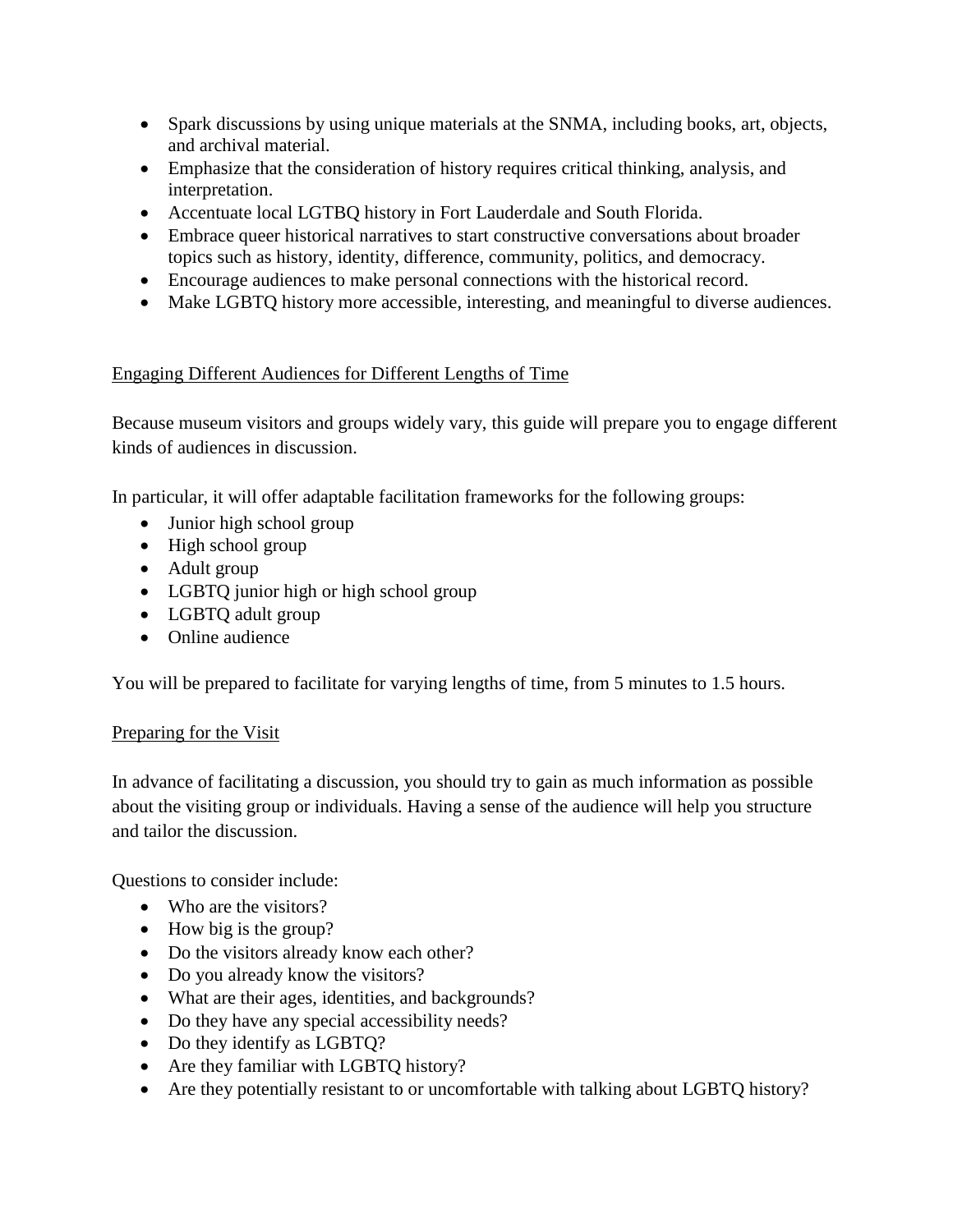- Are they being supervised by a teacher or authority figure who is accompanying the group?
- Are they more talkative or on the quieter side?
- Have they visited the museum before?
- Have the previously engaged with the timelines at the museum or online?
- How long is the visit?
- Are there specific themes or topics that should be emphasized or addressed?

#### Structuring the Discussion

Because the group makeup as well as the discussion length will be different, this guide introduces different modules that can be adapted and elaborated on as you see fit. Of course, there is no simple formula for leading a rich discussion.

The core elements of the discussion include:

- A. Introduction (Module 1)
- B. Body (Modules 2 to 7)
- C. Conclusion (Module 8)

The topics of the modules themselves are:

- 1. Introduction
- 2. Icebreaker and Ground Rules
- 3. Learning about History and LGBTQ History
- 4. Defining LGBTQ History
- 5. The Timeline as a Historical Tool
- 6. The Archive
- 7. Intersectionality
- 8. Conclusion

Closely attuned to the development of the discussion, you will use your own judgment in mixing and incorporating parts of Modules 2 to 7.

Each module is built around an objective, containing a cursory description, the intended audience type, discussion questions, possible responses, and wrap-ups. In this guide, suggested questions and other suggested scripted texts are in bold type.

Facilitating larger groups, you might choose to use a whiteboard or easel pad to organize the conversation as participants brainstorm responses to your questions. If you utilize such tools, make sure to be include all of the participants' responses in one way or another—possibly rewriting or adapting responses that are not perfectly aligned with the question. Incorporating all of the participants' responses is essential to establishing an inclusive atmosphere. A whiteboard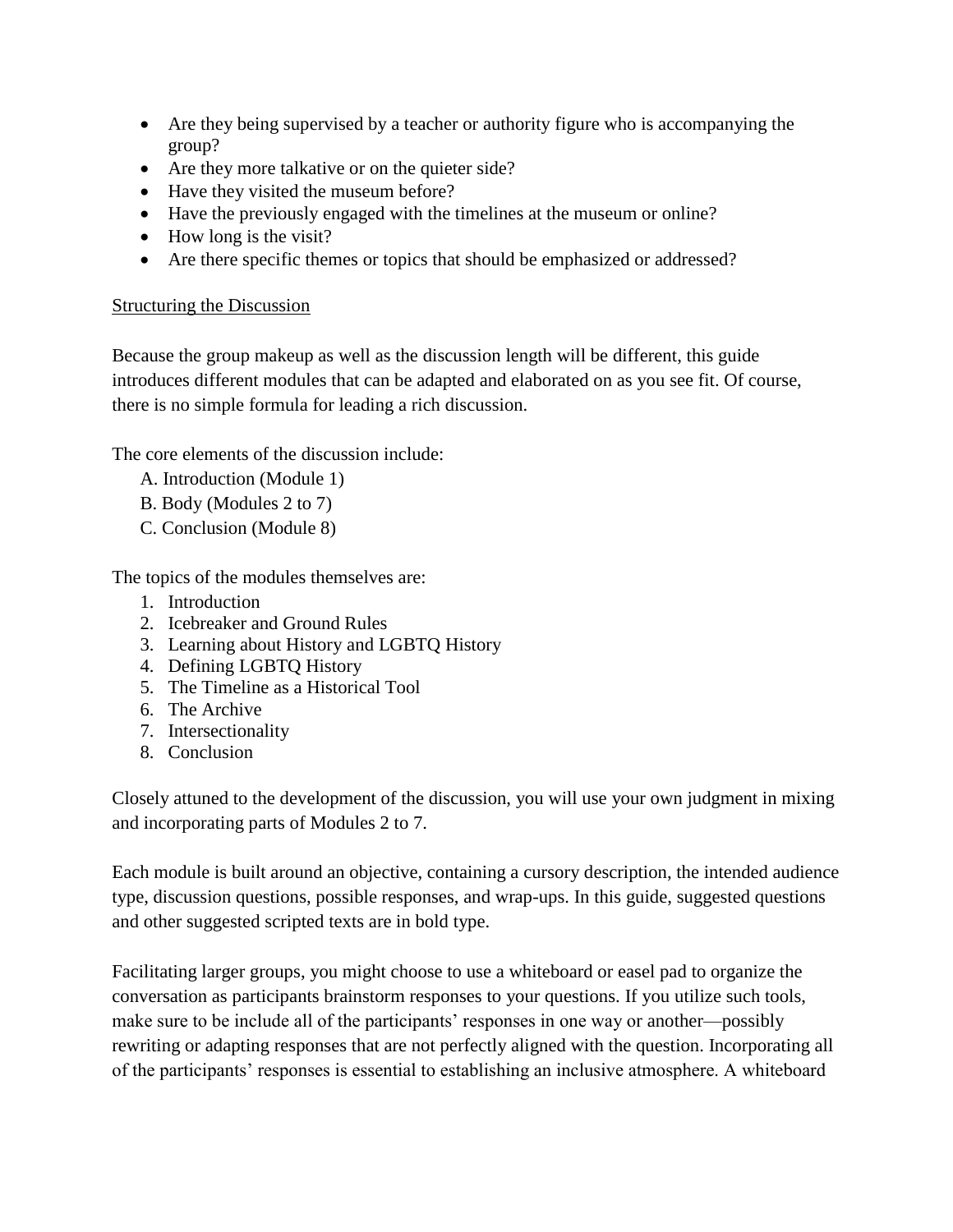or easel pad can be a terrific tool for mapping out disparate thoughts, but it can also create a more formal feel to the discussion, which might not be desired.

## Module 1: Introduction

Whether you anticipate the discussion to be short or long, an introduction will set the stage for your time together, helping participants more fully engage with the timelines. At the very least, you should:

- 1. Welcome the group.
- 2. Attempt to create a friendly and inclusive atmosphere.
- 3. Communicate what the timelines are and how they relate to the SNMA.
- 4. Get a sense of whether or not the participants might wish to stay for a discussion (if you haven't already).

The timelines...

- Are an ongoing curriculum project at the SNMA.
- Are an attempt to spotlight various historical events of note related to LGBTQ history in the U.S.
- Are, in their current form, divided into the following topics: general timeline (with a focus on politics), business, memorials and historic places, sports, AIDS, theater and dance, film and television, visual art, literature, and music.
- Are just one entry point to the richly diverse field of queer history.
- Are available on these touchscreens as well as online.
- At the SNMA, we are committed to making LGBTQ history public and accessible, so we encourage educators and students to draw on and share our timelines.
- If there are certain timeline events you would like to add, correct, or clarify, please contact Stonewall directly.

Clarify your role as a facilitator:

- Your role is to engage the individual or group in a discussion and other activities that build on the timelines.
- While you might not necessarily be an expert on LGBTQ history, you will do your best to respond to any questions, and can share resources at the SNMA and beyond.

## Module 2: Icebreaker and Ground Rules

Building on the introduction, this module makes possible a meaningful and engaging group discussion. Its goals are to establish:

- Increased curiosity and enthusiasm.
- Greater comfort talking and critically engaging.
- A stronger sense of familiarity with one another.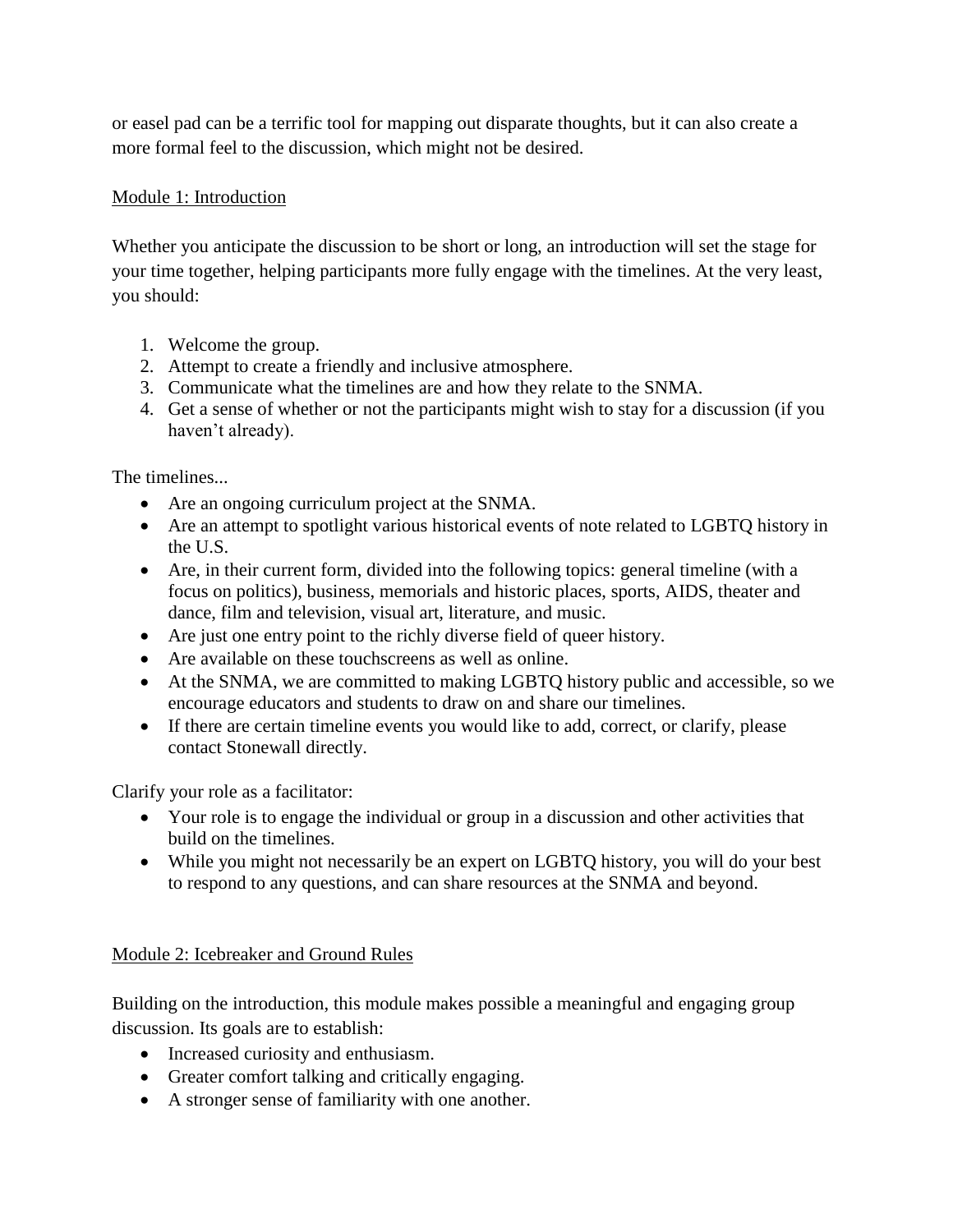There are three main purpose of the icebreaker: to introduce yourself, to learn more about the visitors, and to make them feel more comfortable engaging in conversation.

For the icebreaker, you should ask group members to provide their:

- 1. Name
- 2. Pronoun (she/he/they, etc.—if they feel comfortable) \*
- 3. Anything else they wish to share

\* You should be familiar with contemporary pronoun usage. For a helpful guide produced by the LGBT Life Center, see [this link.](https://lgbtlifecenter.org/pronouns/) It is also possible that you will receive questions on what transgender is. [This resource](https://www.hrc.org/resources/schools-in-transition-a-guide-for-supporting-transgender-students-in-k-12-s) from the Human Rights Campaign can help you field such questions.

You should commence by sharing your own name and pronouns to set an example. It might be nice to share how you got involved in the SNMA or why you are passionate about queer history. Depending on the group, you might need to review why we state pronouns in the first place. Explain that our pronouns signal our gender identities, and knowing each other's pronouns can help establish a more respectful and inclusive atmosphere for discussion and exploration. Offering nametags with names and pronouns is also a good idea.

Along with names and pronouns, it might be useful to ask a low-key fun question as an icebreaker. Light questions can open up the conversation and get the ball rolling.

Here are a couple of ideas:

- What is your favorite LGBTQ-themed movie, TV show, or book?
- Have you ever been to the SNMA?
- What brought you to the museum today?
- How did you get interested in LGBTQ history?

If you're engaging with a group of school children, particularly those who might not have experience talking about LGBTQ issues, it might be helpful to lay out some ground rules for discussion. The point of these guidelines is to attempt to create a safe space.

Recommended ground rules:

- 1. Listen respectfully and actively.
- 2. Criticize ideas rather than individuals.
- 3. Allow everyone the chance to speak.
- 4. Commit to learning instead of debating.
- 5. Don't make assumptions about other participants.

You might also wish to ask: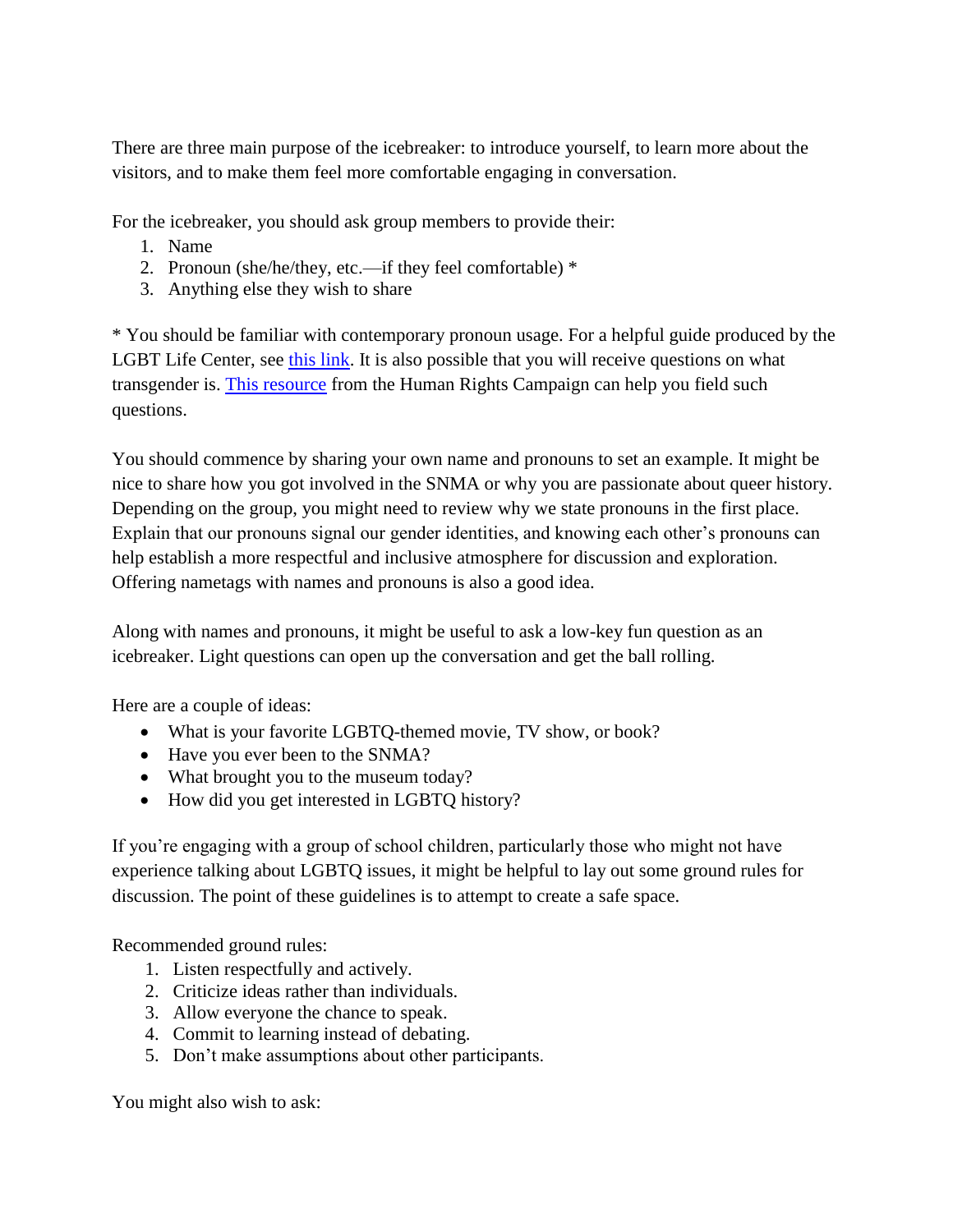- Are there any other guidelines you'd like to add to this list?
- Do you have any questions for me before we begin?

It's possible that there will be unwelcoming or inappropriate behavior from time to time. You will need to use your best judgment on how to respond so as to create an inclusive and affirmative environment for everyone.

- Ask "How do you know that?" or "What do you mean by that?" to respectfully begin to confront the conflict.
- Try to clarify the assumption behind what the person is saying, reframing it in a productive way.
- Defer to others (such as a teacher) who might be better able to respond.
- Above all, do your best to make sure that the rest of the group feels supported.

## Module 3: Learning about History and LGBTQ History

This module is about how we access, comprehend, and make sense of history—and LGBTQ history in particular. It is suitable for junior high school, high school, and some college and adult audiences.

Where and how do we learn about history?

- School
- Movies, television, books
- Museums and memorials
- Media and social media: Instagram, Twitter, etc.
- Family, friends, communities

We learn about history through *representations*. What is a representation?

- A portrayal or account of something: a person, a place, a thing, a phenomenon, an experience....
- Representations are not the same as the thing itself: they only are one portrayal or account of it.
- For instance, if I told you each to paint a portrait of me, each painting would look very different. You would bring your own individual perspectives, beliefs, skillsets to this task. And regardless of how good or true-to-life your portraits are, they will never be me.
- The same is true for history. Representations help us learn about history, but they are not history itself.
- Representations can be textual, visual, sonic.
- They can occur on film, television, radio, literature; in textbooks; in the media.

Representations are neither neutral nor objective. What do I mean by this?

• Representations do not occur in a vacuum. They reflect the times and places from which they emerge.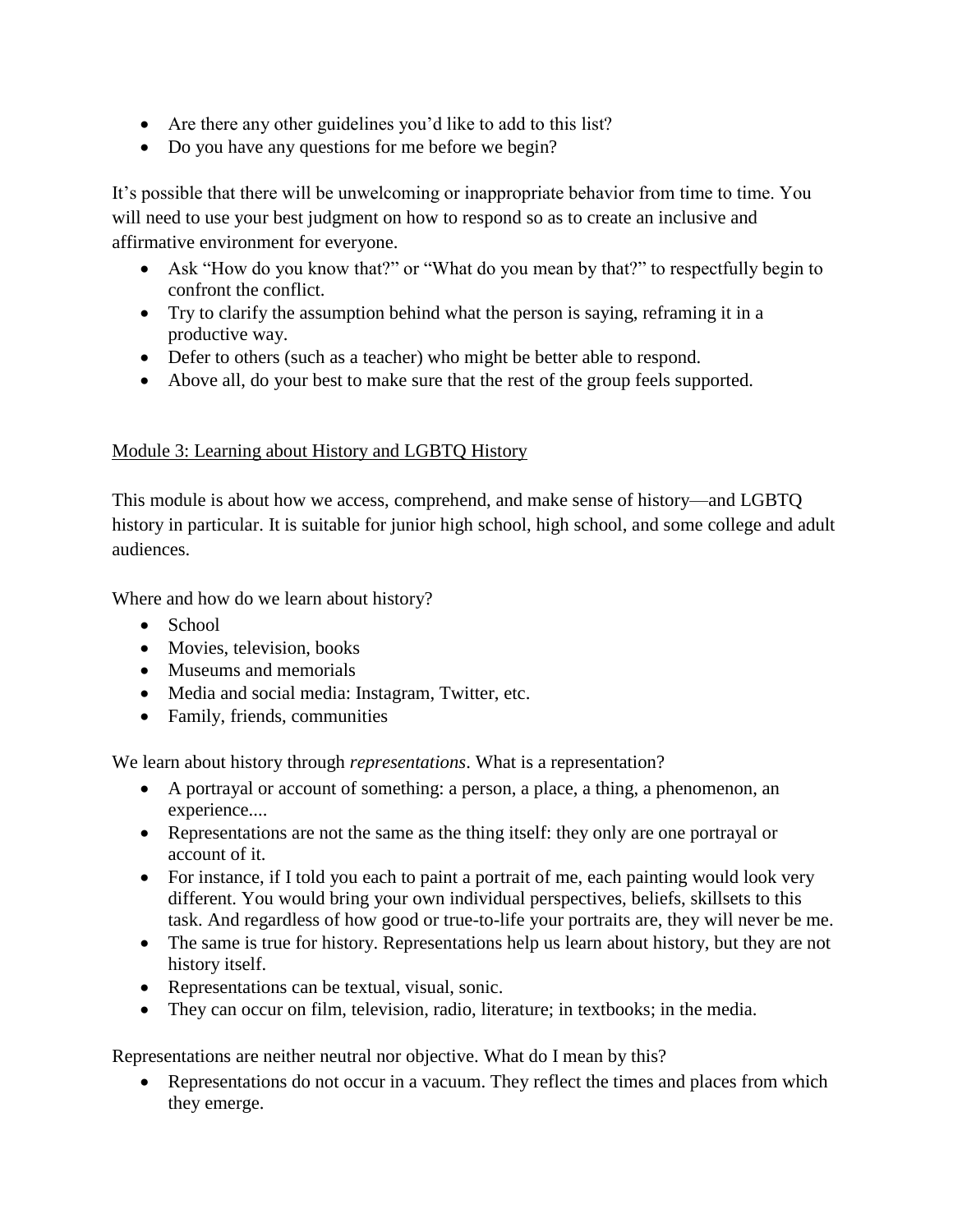- They are always colored by—and in dialogue with—the enveloping social, political, and cultural beliefs.
- On top of this, as viewers and students, we bring our own attitudes and biases to our own encounters with representations of history.

What are some examples of a representation of history?

- Some examples: the book/musical *Les Misérables* is a portrayal of the French Revolution; *42* is a film about the life of baseball player Jackie Robinson; the TV series *Mrs. America* is about the movement to ratify the Equal Rights Amendment; the novel *The Grapes of Wrath* by John Steinbeck is a fictional account of the Great Depression.
- However, representations of history also occur in textbooks, the media, social media, by word of mouth, and so forth.

Now that we've discussed our encounters with history, let's focus on LGBTQ history. Where do you generally learn about queer history?

*Answers will vary depending on the group*.

Do you (or did you) learn about LGBTQ history at school or at college?

*Answers will vary depending on the group*.

From what I'm hearing, we often encounter and learn about history and queer history in different places and in varying amounts. Why do you think this is?

- *Answers will vary depending on the group*.
- Homophobia and transphobia pervade American culture. Like other fields and subjects, history is, unfortunately, shaped by transphobia and homophobia.\*
- Narratives of LGBTQ life are regularly overlooked, neglected, and erased in historical curricula at schools and other sites of learning and teaching.
- History tends to be written from the perspective of those in power: in other words, from the perspective of white heterosexual cisgender men.
- LGBTQ people have had to write their own histories to preserve their valuable contributions to the world and to make them accessible to future generations.
- Generally speaking, the past two decades have witnessed an increase in queer visibility in the mainstream media and popular culture. Parallel to this—and possibly on account of this—certain accounts of LGBTQ history have become more widely taught, appreciated, and debated.

\* Depending on the group, it might be wise to define homophobia and transphobia. Ask: What are homophobia and transphobia?

• Broadly, the dislike of or prejudice against queer/trans people.

Wrapping up:

 We access history through representations, and representations always reflect particular conditions and belief systems.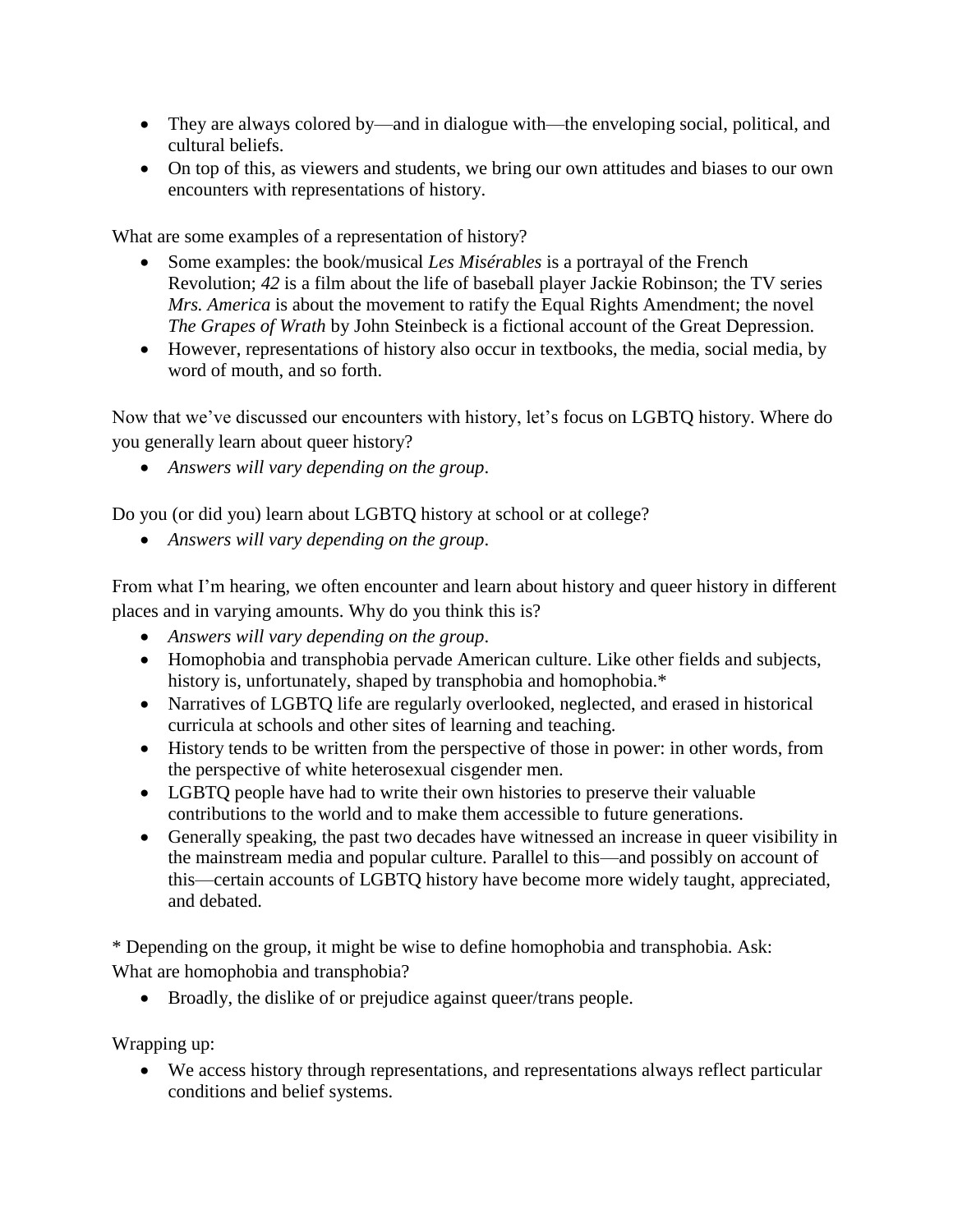• The scarcity of visible LGBTQ history in our culture can often be traced to systemic transphobia and homophobia.

## Module 4: Defining LGBTQ History

This module explores the field of LGBTQ history in the U.S., drawing attention to well known and less familiar historical narratives. It is appropriate for all types of groups.

Today we will be discussing LGBTQ history—a large field of study that can be interpreted in a number of ways. How would you define LGBTQ history?

- *Answers will vary depending on the group*.
- The history of LGBTQ people in their full diversity.
- The history of the struggle for LGBTQ rights.
- LGBTQ history also takes in histories of same-sex romantic and sexual practices, gender variance, and gender nonconformity.
- Labels for identity categories (lesbian, gay, bi, trans, queer, etc.) are always changing and evolving. The field of LGBTQ history recognizes that frequently people who lived in earlier historical periods might not have embraced the specific identities contained in our present-day LGBTQ acronym.
- For example, the term "queer" was often considered a negative designation in previous decades, but now many individuals embrace the term in a positive way.
- For the purpose of this guide, "LGBTQ" and "queer" are used interchangeably. Younger generations tend to prefer "queer" and sometimes find identities such as "lesbian" and "gay" to be limiting, monochromatic, outdated, and not fluid enough to encapsulate their sexual and gender identities.

All in all, there is no singular way to define LGBTQ history, just as there is no singular way to define queer people.

For the next group activity, divide the participants into clusters of three or four. Give each group five or more notecards or sticky notes. Alternatively, this activity can conducted as a series of question, without sticky notes and discussion in groups.

Now we will do a brainstorming activity that is designed to help us collectively reflect on what we already know about LGBTQ history.

What are some images, narratives, event, and historical figures that immediately come to mind?

Take a few minutes to discuss ideas with your group, then write down five or more timeline events on the notecard or sticky note. Then we will come back together, and each group will share their responses.

*Answers will vary*.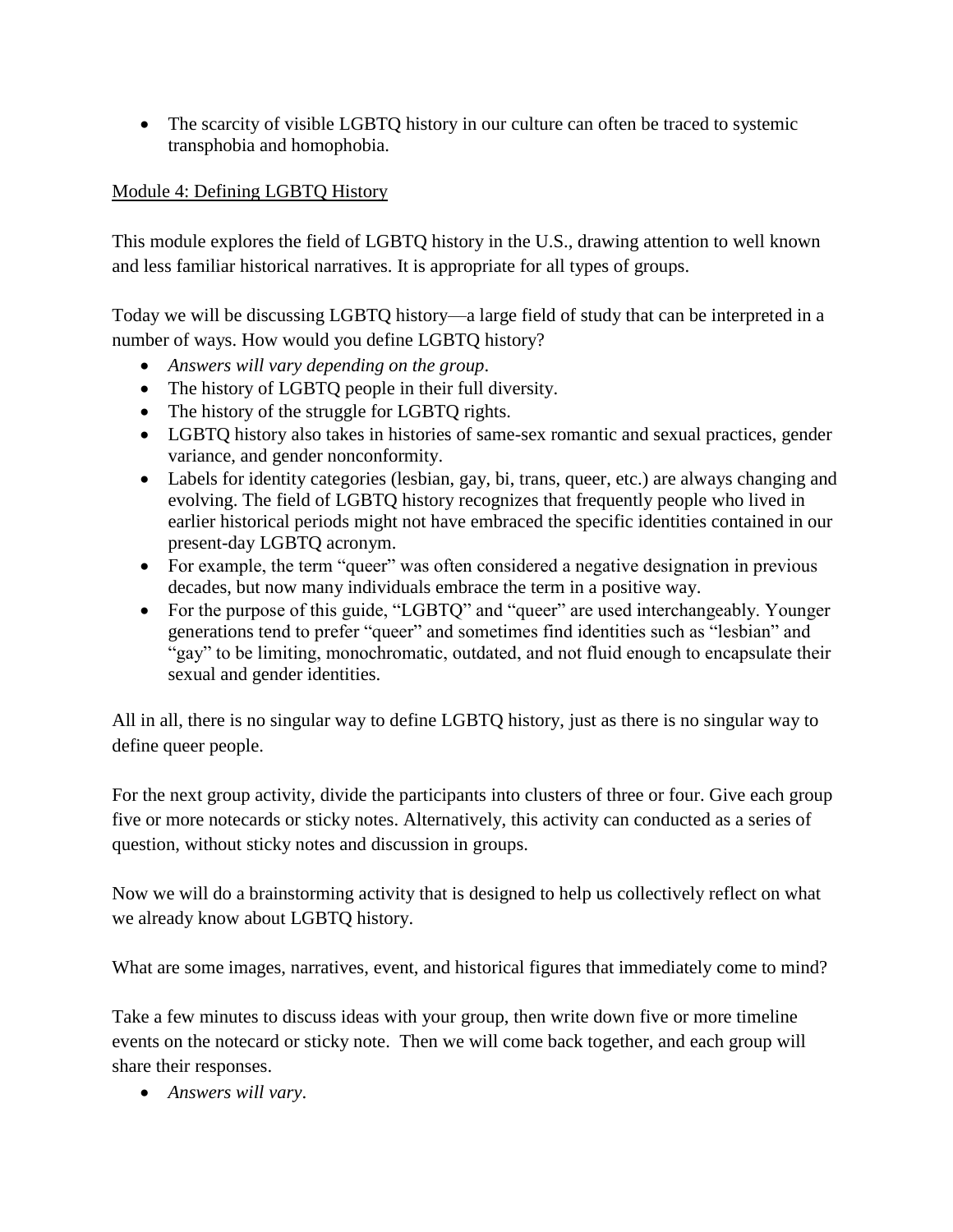- Almost certainly someone will mention the Stonewall Riots.
- Other common responses might be Harvey Milk, Anita Bryant's anti-gay organizing, Martha P. Johnson, Sylvia Rivera, Audre Lorde, Larry Kramer, marriage equality battles, Caitlyn Jenner, and Pete Buttigieg.

Of course, this institution has "Stonewall" in its name. Why do you think this is?

- The Stonewall Riots, which took place in New York City in 1969, marked a crucial moment in the history of LGBTQ liberation in the U.S. and worldwide.
- As such, the founder of the SNMA, Mark Silber, chose the name "Stonewall" to recognize the broader fight for queer liberation.
- Though the SNMA houses a great deal of archival material and publications related to this event, we don't have all the stuff from the Stonewall Riots, and we certainly aren't limited to this milestone.

Taking into account all of your responses, what are some trends in popular perceptions of LGBTQ history?

- *Answers will vary*.
- Possible trends include lots of white, gay cisgender men; lots of cultural figures; historical events that involve famous people; a stronger emphasis on the last twenty years.

Who is missing from these popular narratives? What tends to be overlooked?

- *Answers will vary*.
- Possible answers include women, people of color, and trans people; the dynamism of mass social movements (which involve more than just famous people); histories of LGBTQ life beyond major cities such as New York and San Francisco.

Why are certain LGBTQ historical narratives more visible than others?

- We tend to make heroes of individuals who "make history"—and, in so doing, mythologize them. For instance, Harvey Milk becomes the figurehead of gay liberation, or Audre Lorde becomes the token Black lesbian writer.
- In school curricula, there is often not enough time or resources to delve into histories of queer people in great depth. Like other branches of history, LGBTQ history tends to be reduced to the accomplishments of a small cast of people. In reality, of course, history is much more complex.
- White gay cis men tend to have more power in institutions that produce knowledge (the media, academia, etc.) than other segments of the LGBTQ community. For this reason, sometimes their historical narratives receive greater attention.

Wrapping up

- Rather than a footnote, queer history is a vital part of the American story.
- LGBTQ history is incredibly diverse and ripe for exploration and critique.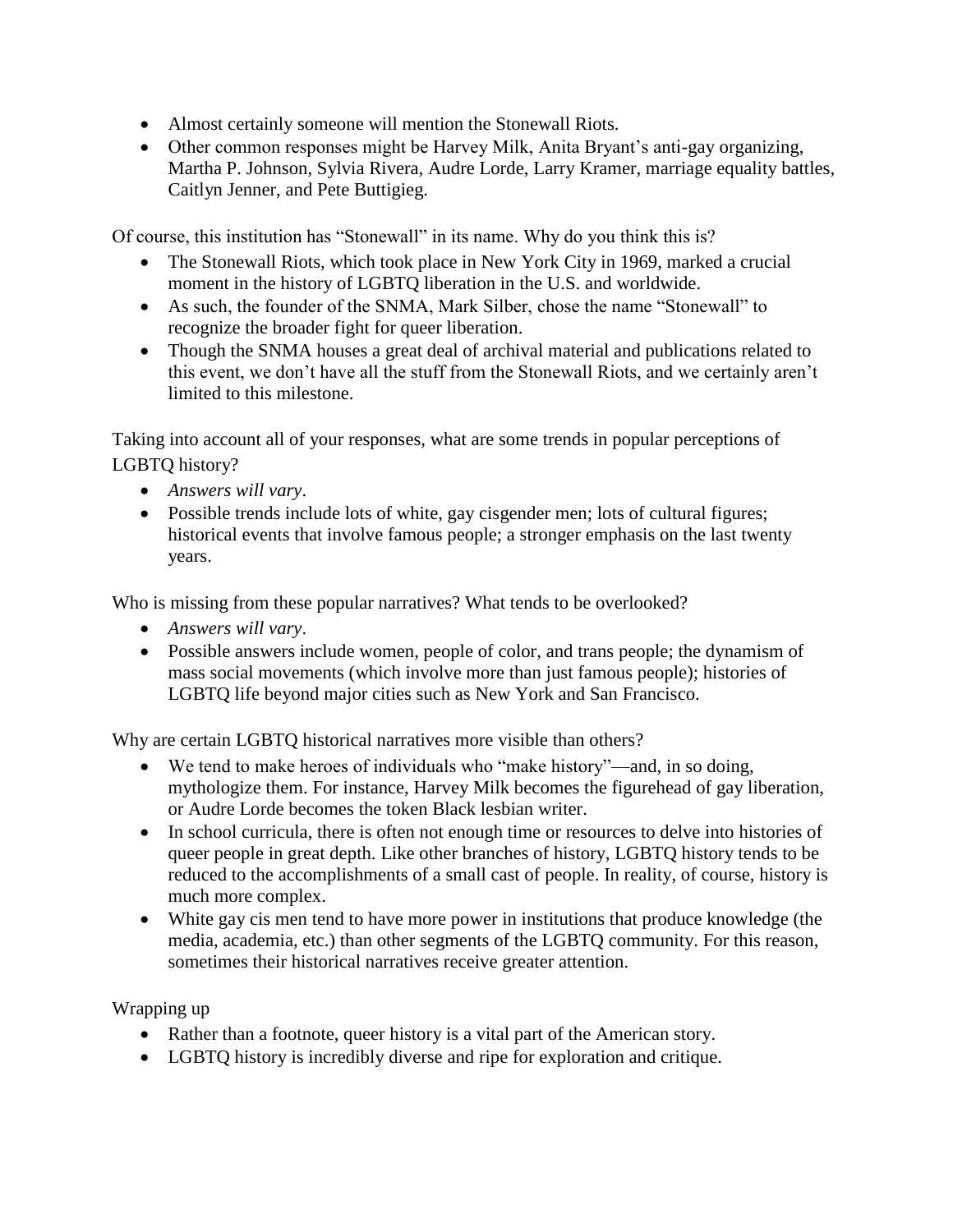- The SNMA's timelines mark many, if not all, of the people and events you've shared. The timelines also intend to fill in less familiar narratives, events, people, and contributions.
- History is always being made and is never static.

## Module 5: The Timeline as a Historical Tool

This module considers the timeline as a vehicle for learning about and contemplating history, particularly through drawing on personal experience. It is suitable for junior high school, high school, and possibly some college and adult audiences.

What is a timeline?

- On a very basic level, a timeline represents the passage of time as a line, listing events in chronological order.
- Timelines can be textual and/or visual.

What are some strengths of a timeline?

- They tend to be organized and clear.
- They help us understand various historical events and other phenomena in relation to one another.
- They function well in a museum or gallery.

What are some weaknesses of a timeline?

- They sometimes need to pinpoint one moment of time—yet historical events are often hard to pinpoint in a straightforward way.
- They can be reductive and flatten out history.
- They fail to provide an in-depth historical contextualization.
- They generally do not touch on people's ordinary experiences.

For the next group activity, divide the participants into clusters of two or three. Give each person a sheet of paper and a pen or pencil. This activity is geared toward junior high and high school audiences.

The next activity examines the timeline as a historical tool through a more personal lens. Your task is to create a timeline of your family or community history. Interpret this however you'd like—as focused on broad as you wish.

What are some types of events that could go on your timeline?

- *Answers will vary*.
- Histories of immigration and relocation
- Cultural, religious, or political events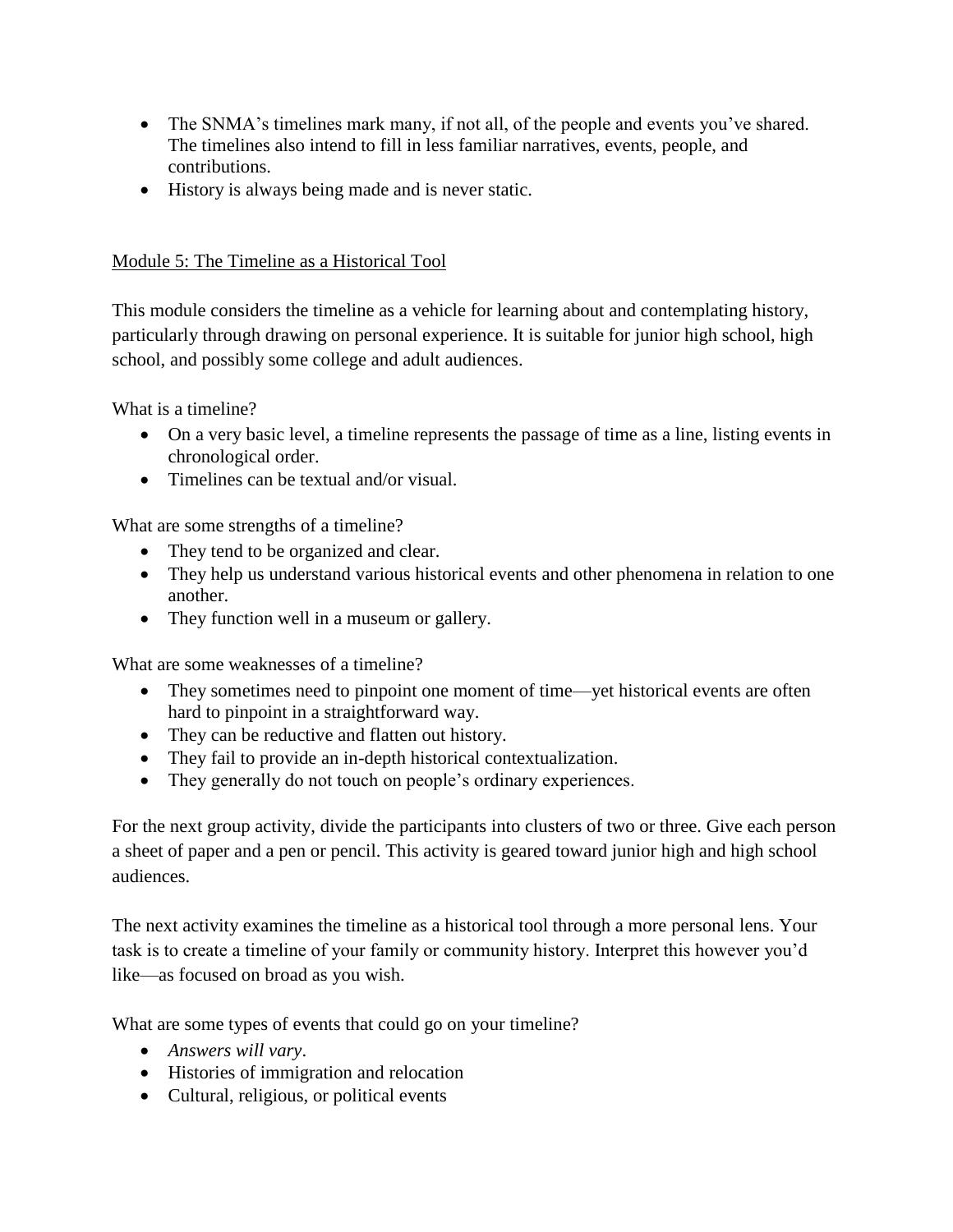• Births, deaths, marriages, celebrations

Put at least five events on it. After a few minutes, share your timelines with your partner(s).

As the group comes back together, ask:

What was it like to create a timeline of your family or community? Was this assignment easy or hard for you?

*Answers will vary*.

This activity shows that we are all products of history. What does this mean to you?

- *Answers will vary*.
- History spills into the present. Our lives are structured by what has happened before us; these include histories of power, disparity, and difference.
- Studying history helps us learn about ourselves: our identities, our communities, our neighborhoods, and so forth.

Wrapping up

- History is endlessly complex and central to our lives.
- It is a challenge to represent history on, or as, a timeline.
- Timelines are just one technique of representing the past.

## Module 6: The Archive

This module introduces participants to the concept of an archive, connecting some of the SNMA's special collections to the timelines. It is mainly (yet not solely) geared toward junior high and high school groups.

Founded in 1972, the SNMA is one of the oldest and largest queer archives and libraries in the U.S. and internationally. What is the purpose of an archive—and a queer archive in particular?

- An archive is a place (physical or virtual) where historical documents, objects, records, and ephemera are kept.
- A queer archive collects and houses material related to LGTBQ life.

Why do we need queer archives?

- Generally speaking, queer archival material has not been a collecting focus of other archives, many of which are attached to universities and public institutions.
- Queer communities have historically needed to develop their own archives to keep their histories alive.
- For this reason, archives such as the SNMA tend to be called "community archives."
- Most of the materials at the SNMA have been donated by community members.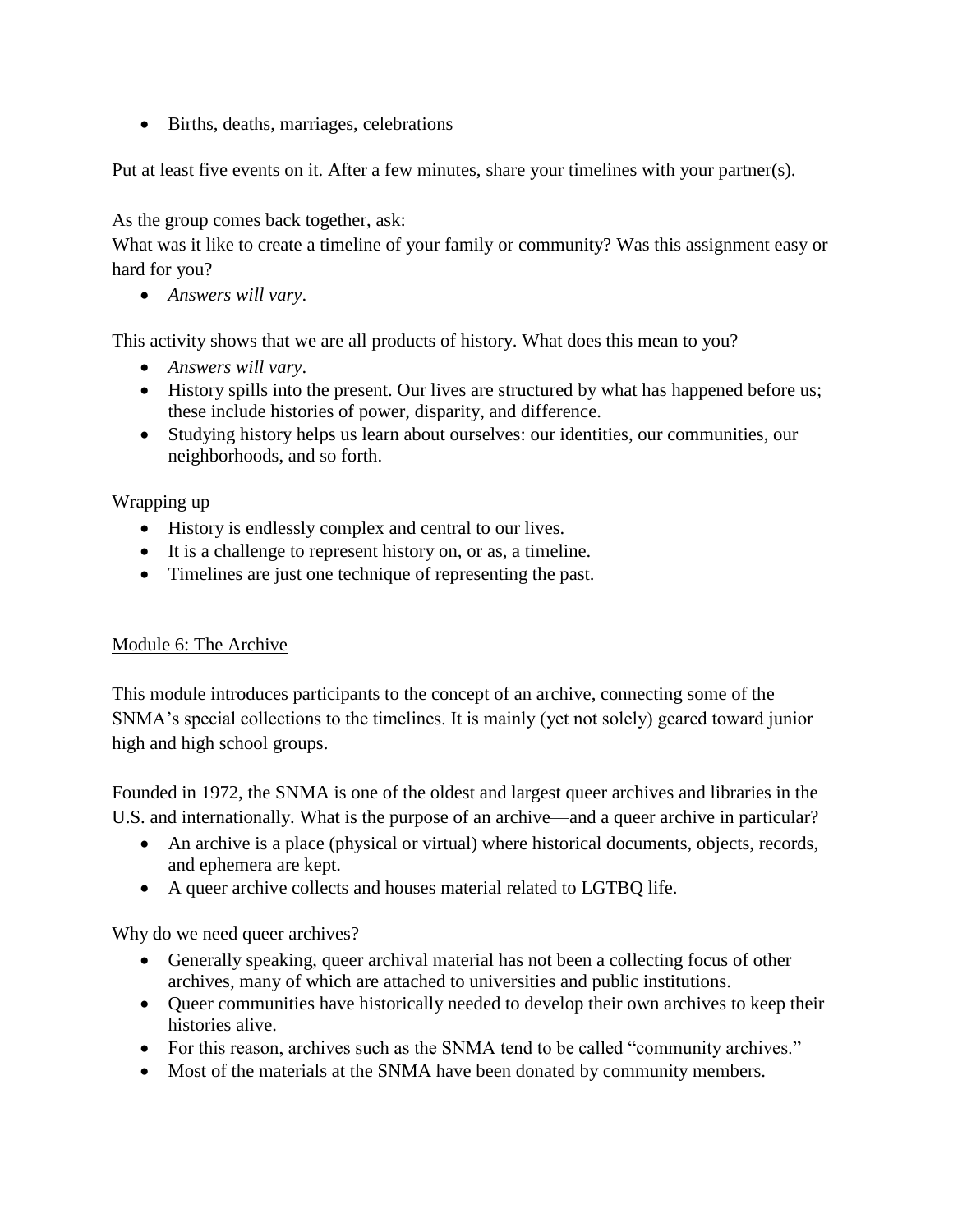The next activity involves various objects from the SNMA collections. It is possible to anchor the discussion to either one or multiple types of object, which should be chosen in advance and kept in a convenient place. Below is a sampling of different objects that can be put in dialogue with specific timelines.

There are three ways to structure this activity.

- 1. To choose one of the following prompts (A to G).
- 2. To choose multiple prompts.
- 3. To use a variety of objects at once (H).

Now let's engage with some of our collections. And, by the way, these objects are not for you to keep! I'll need them back at the end of this activity.

## A. Political buttons (and other graphic material) \*

The buttons largely relate to gay liberation and AIDS activism. Try to incorporate a good variety of identities and causes, including those local to South Florida. Pass the buttons out to participants without yet explaining what they are.

\* Similar materials that could be substituted or utilized in conjunction with the buttons include tshirts, posters, and placards.

What are they? What is their purpose?

- They are buttons for political campaigns, causes, and the building of community.
- They combine visual and textual material.
- They are generally attached to clothes or accessory garments.
- Usually they are designed to capture people's attention, to make a bold statement.
- Before the age of Instagram and Twitter, buttons such as these were even more pervasive in social movements such as feminism, gay liberation, and AIDS activism.

Why are these buttons in our collections?

- They are part of queer history.
- They illuminate our understanding of the experience of earlier generations of LGBTQ people.

If you were going to place them on a timeline, where do you think they would go?

- They relate to the history of political organizing and social movements. For example, the fight against Anita Bryant's Save Our Children campaign or transgender activism.
- Frequently objects have multiple lives. Though a button might be produced in a particular year, and for a particular reason, it can be worn through the ages, gathering new meanings.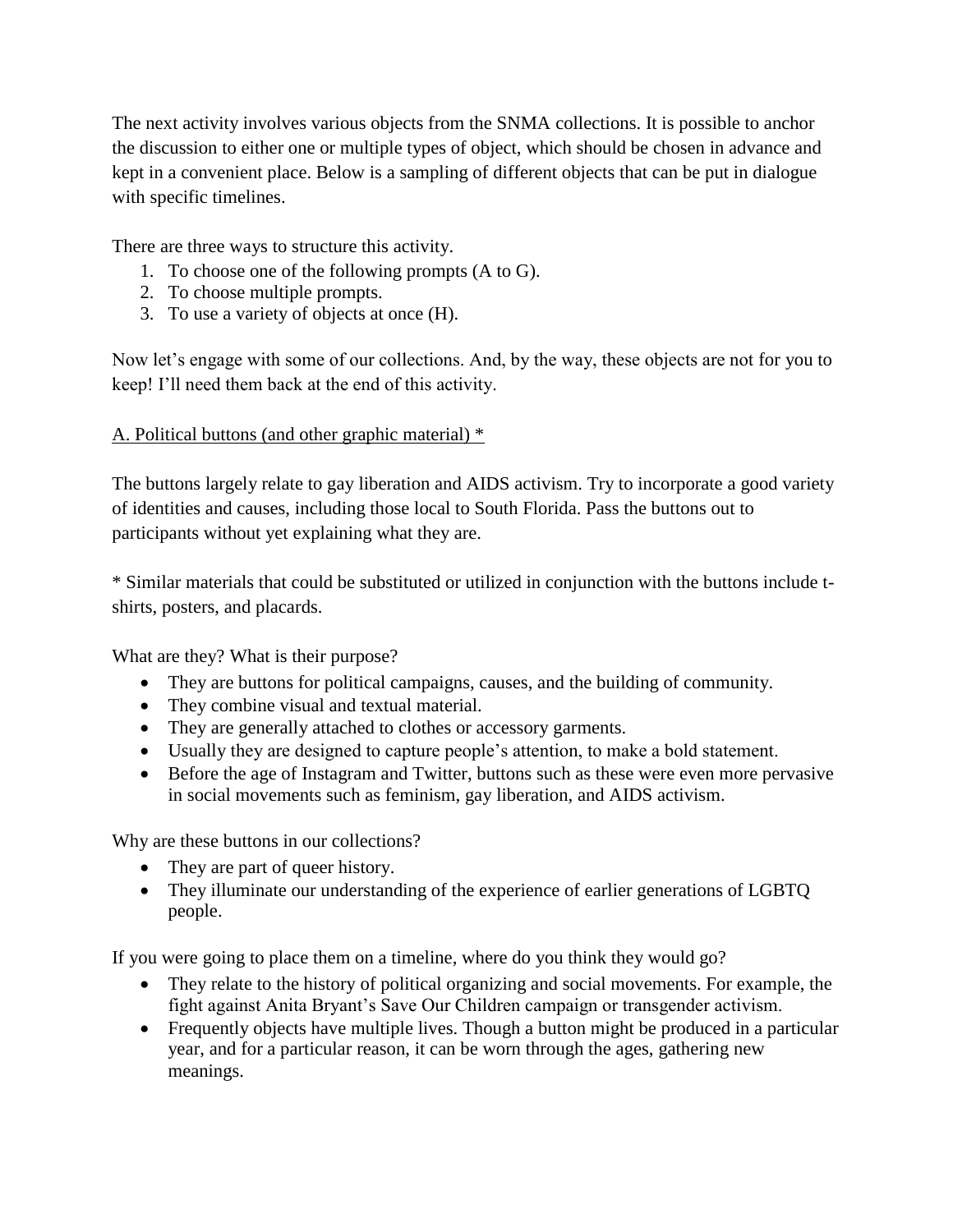- For this reason, it might be hard to link the button to a single historical moment on a timeline.
- Buttons are agents of political activism, often worn by masses of people as they fight for social change. The lives and stories of masses of people are often left out of the history books.
- That is, we might be very familiar with the story of Harvey Milk or RuPaul or Alice Walker or Sylvia Rivera or Cherríe Moraga. Yet millions of people who have participated in the larger LGBTQ movement are not. These buttons can be a reminder of that.

# B. Periodicals

The periodicals relate to the LGBTQ movement. Try to incorporate a good variety of identities and causes for which there are extra copies. Some examples might include *ONE* and publications from the Daughters of Bilitis.

Take a few minutes to study your periodical. Consider its purpose, author, date, and intended audience.

What are we looking at?

 *Participants should describe the publication, its purpose, author, date, and intended audience.*

What types of articles and materials are inside?

 The publication might have articles, illustrations, advertisements, and personal advertisements.

How would people have accessed this publication back in the day?

- It would be sent in the mail—this was long before the time of email and digital publications!
- Some publications would have been shipped in a non-descript envelope so that its contents—some of which might have been incriminating in the day—could be hidden from public view.
- Some publications had large circulation, others did not.
- Some publications were regional, whereas others had a national focus.
- Certain publications were sold at specialized bookshops or available at community archives and libraries such as the SNMA.

How do you think a queer or trans person felt upon receiving this publication in the mail?

- *Responses will vary.*
- Some ideas: excitement to be connected to the community; anxious that other people might find the publication; empowered to know that other LGBTQ people were involved in activist projects; and eager to meet community members in person.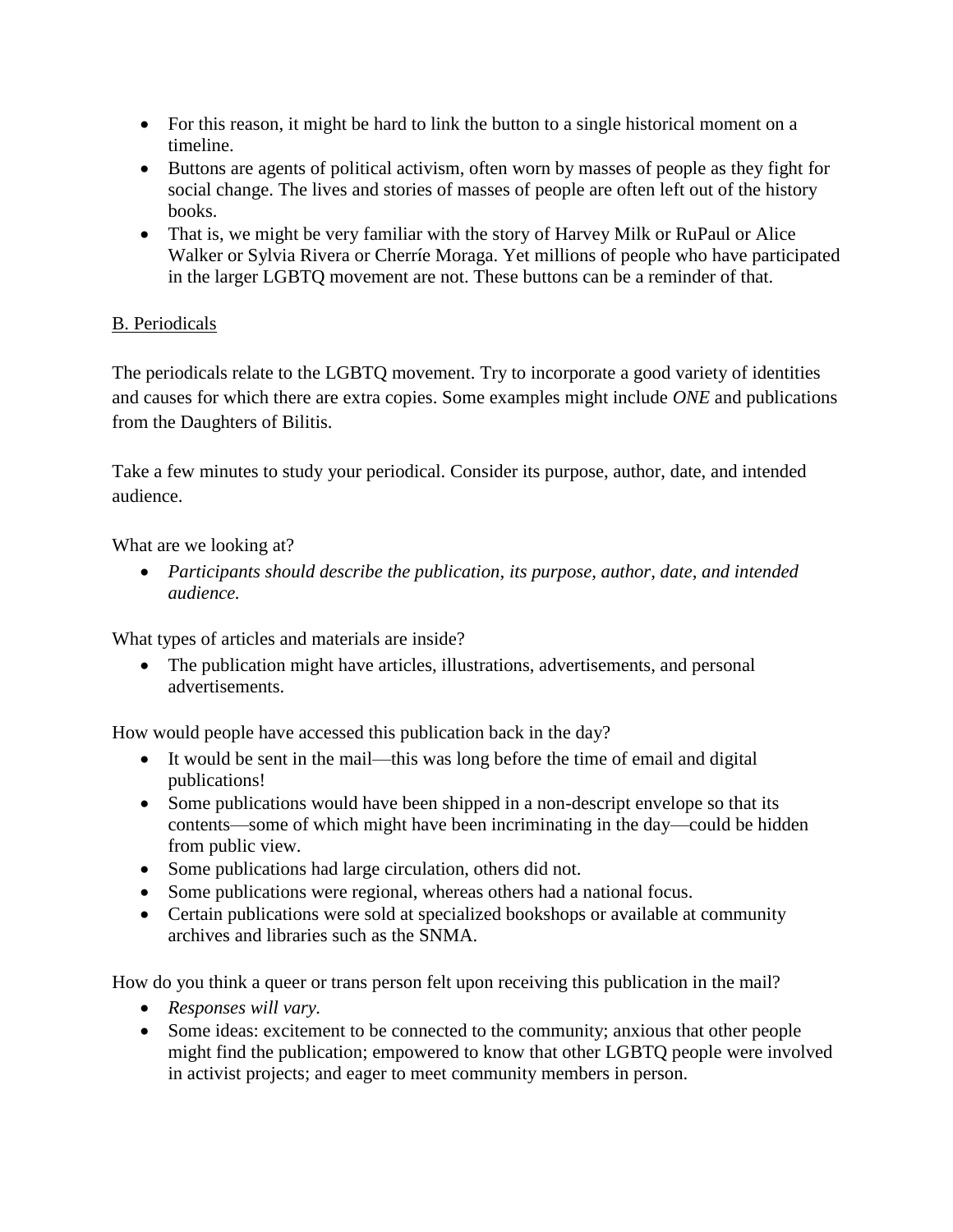## C. Programs for theatre, drag, and dance productions

These materials should represent a diversity of LGBTQ and LGBTQ-themed entertainment events. Some ideas include playbills for Broadway shows and programs for drag and dance performances.

Take a few minutes to examine these materials. Consider the purpose, date, and intended audience.

What are we looking at?

*Participants should describe the program, its purpose, date, and intended audience.*

Why do you think this material ended up in our archive?

- This performance/play/musical/dance production had special meaning for members of the queer community.
- When uplifting LGBTQ stories were difficult to find in popular culture, theater, dance, and drag were essential art forms that sometimes helped people feel more recognized.

Many people enjoy collecting playbills and other memorabilia. Do you have any special collections of your own?

*Answers will vary.*

## D. Sports paraphernalia

The SNMA has a great deal of material from the Gay Games, including programs, medals, and costumes.

Take a few minutes to examine these materials.

The objects might require a little bit of historical contextualization on your part. The Gay Games are an international sport event for LGBTQ athletes. The first edition was held in San Francisco in 1982. They are essentially the gay version of the Olympics.

Why were the Gay Games so important for LGBTQ people?

- The world of sports was—and remains—deeply homophobic and transphobic.
- LBGTQ people were often fired from professional sports teams or were unable to come out publicly in order to have the same opportunities as their straight peers.
- The Gay Games and other similar events helped create a community of queer athletes and their supporters.

## E. Business directories and travel guides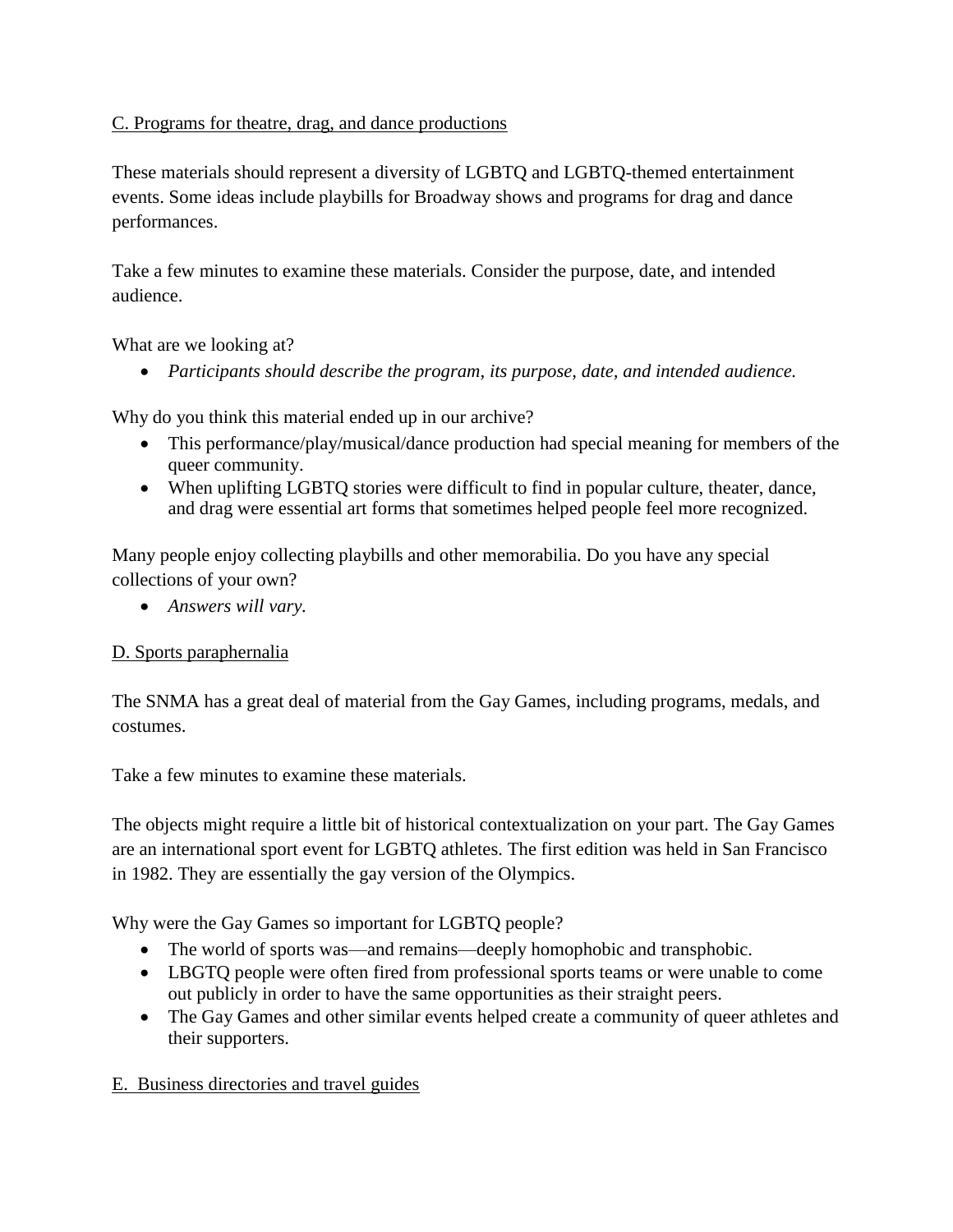Pass out the business directories and travel guides.

Take a few minutes to examine these materials. Consider the purpose, date, and intended audience.

What are we looking at?

*Participants should describe the publication, its purpose, date, and intended audience.*

Why did queer people need to create their own business directories and travel guides?

- Businesses were often hostile to LGBTQ people.
- Guides attempted to make their consumer and tourist experiences safer and more informed.
- Guides also highlighted places where queer people could connect with one another: bars, clubs, bookstores, etc.
- Oueer people like to support each others' businesses!

Which timeline is relevant to these directories and guides?

 The business one—though it mostly addresses corporate leaders who happen to be LGBTQ.

#### F. Works of LGBTQ literature

Pass out works of queer literature. These can be books of historical significance as well as pulps.

Take a few minutes to examine the book. Consider its genre, subject matter, date, and intended audience.

What are we looking at?

 *Participants should describe the book, its genre, subject matter, author, date, and intended audience.*

Is it obvious that the book touches on queer themes or that the author identified as part of the LGBTQ community?

- *Responses will vary*.
- Depends on the book in question.

If it's a LBGTQ group, you can ask: When and where did you first read an LGBTQ-themed book?

If you're discussing pulps, you might wish to explain: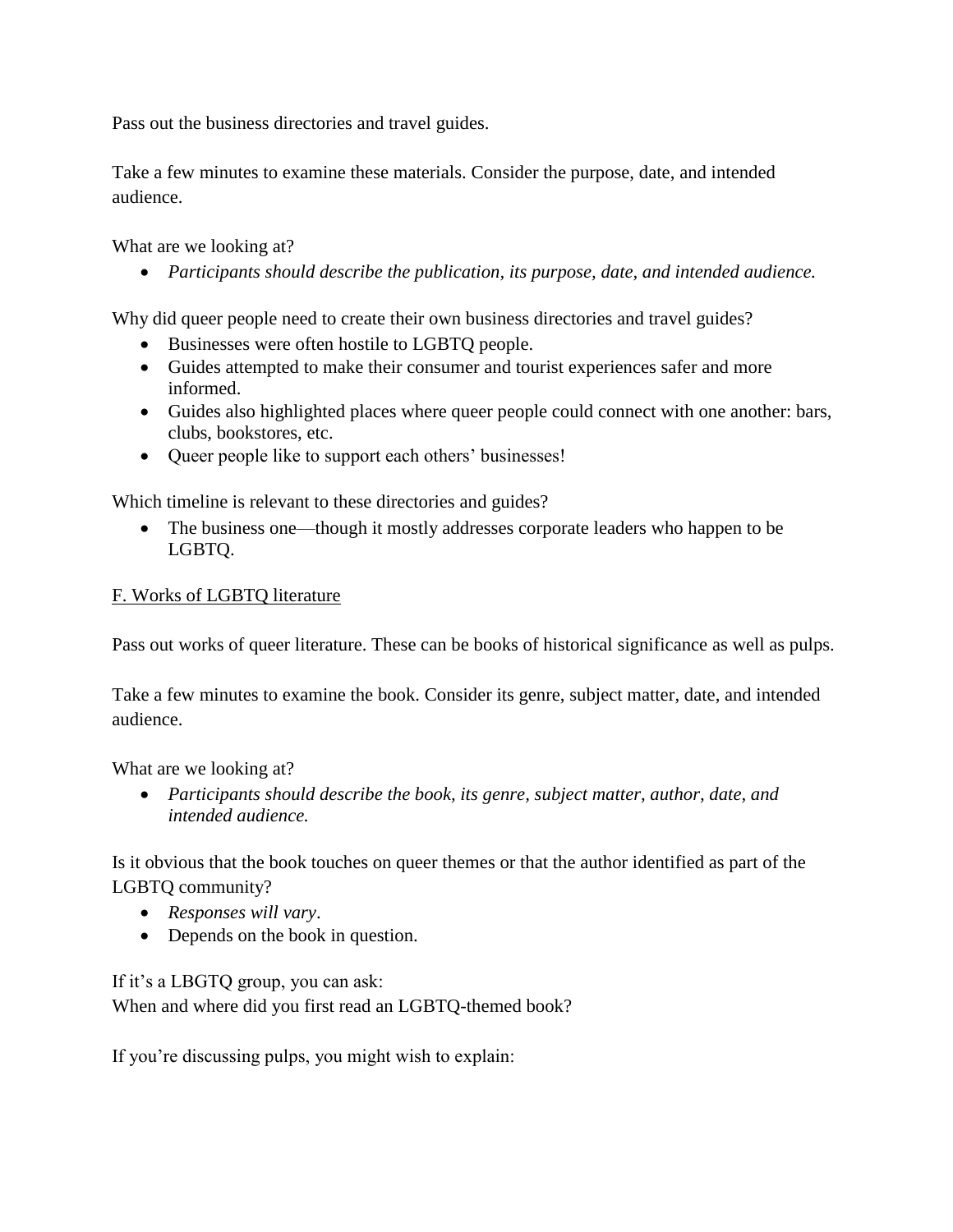Gay and lesbian pulp fiction is a genre of novels with a great deal of gay and lesbian erotica. They were especially popular and pervasive during the 1960s and 1970s. Lesbian pulps were also widely consumed by heterosexual men.

What strikes you about these "pulp"?

- They are paperback—that is, cheaply and copiously produced, made of wood "pulp" paper.
- They have visually captivating and suggestive covers.
- Pulps are sometimes regarded as having little literary merit. Nevertheless, they were highly influential in both LBGTQ and mainstream American culture.

# G. Music

Pass out the music-related materials. These might be programs for musical events or records in their original jackets. It also might be fun to play a song or two of deep significance to LGBTQ history—perhaps something on the records in question.

Take a few minutes to examine this material. Consider its genre, date, medium, and intended audience.

What are we looking at?

 *Participants should describe the object, its genre, musical artist, date, and intended audience.*

Why has music been so important for the LGBTQ community?

- Music makes us feel affirmed and less lonely.
- Every major social movement has had its own soundtrack. Music is a vehicle for activism and mobilization.
- LGBTQ people have developed communities around music—for instance, Gay Men's Choruses.
- Historically many mainstream musical artists have had to stay in the closet to have successful careers.
- When musicians started to come out and more publicly address their sexualities and gender identities starting in the 1970s, members of the queer were especially moved and inspired.

For a queer audience, you can ask:

Is there a queer anthem of your generation? What makes it a queer anthem?

In discussing a record, you might add:

In an age before Spotify, how did people encounter music generally?

• On the radio.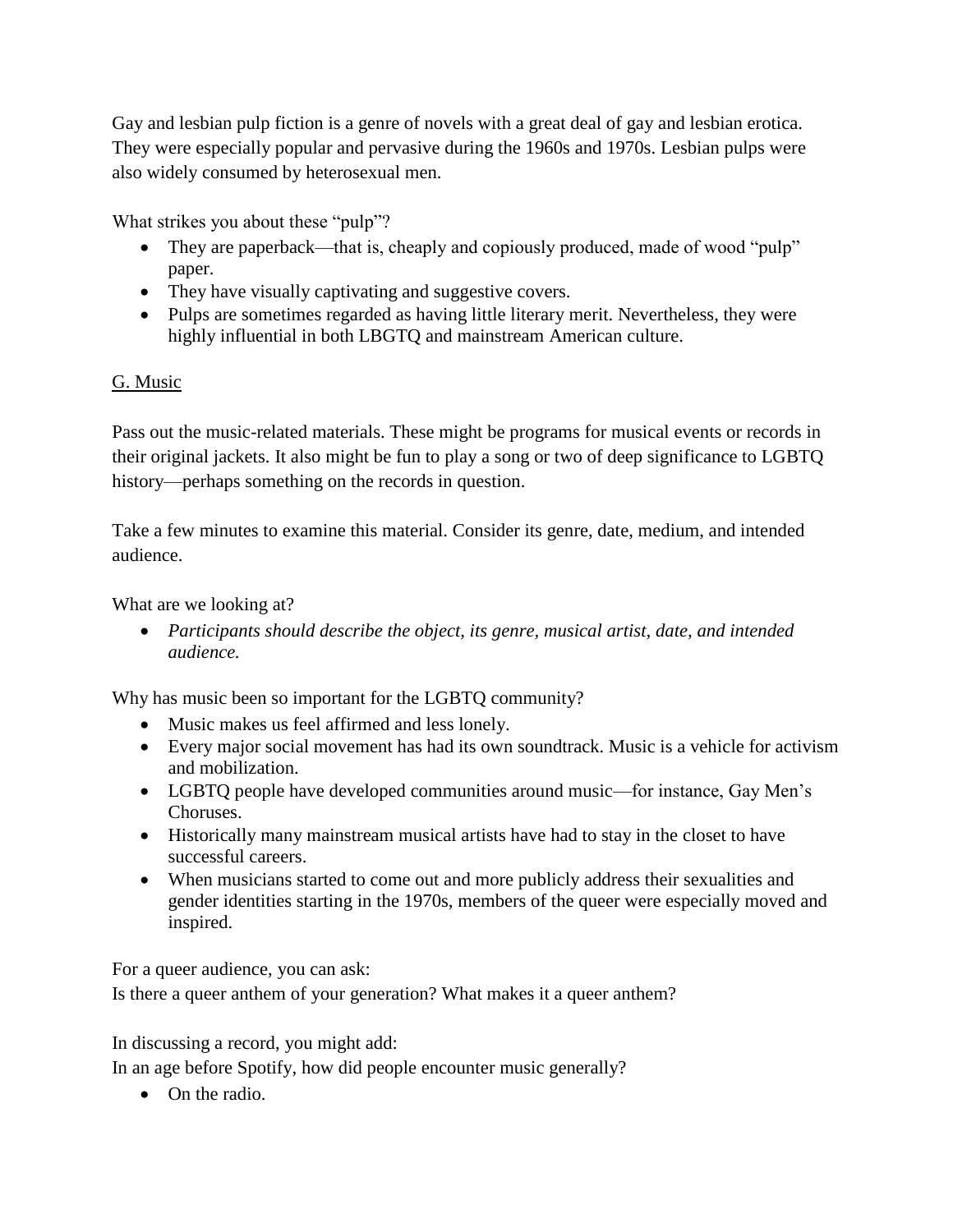- Records, tape cassettes, etc. These records were once part of someone's personal collection.
- In person.

# H. Variety of materials

To present a spectrum of different materials across the timelines and all at once, you should pass around a carefully curated box and have each participant choose an object. Then divide the participants into groups of two or three.

With your partner(s), take a few minutes to examine this material. Consider its genre, date, medium, and intended audience.

Bring the group back together and ask:

Please share your object with the rest of us, describing it to the best of your abilities. Though you might have little historical context, you probably know more than you think you do!

As facilitator, you must use your judgment in terms of jumping in and helping out participants who might be struggling to historically position their objects. The point is not to give an elaborate history lesson but rather to help participants occupy the role of historian or archivist.

Always feel free to follow up with questions. Why do you say that? What make you think that? How so? Can you elaborate on that?

Why did this object capture your attention?

Why do you think this object found its way to the SNMA?

What timeline(s) might be relevant to your object? Why?

Wrapping up

- Community archives are repositories for historically marginalized communities.
- Archival objects shed light on historical experience, helping us engage thoughtfully and thoroughly with the past.
- One day your own collections will be archives, too!

# Module 7: Intersectionality

This module is about the notion of intersectionality—a key framework for thinking about identity and lived experience. It is suitable for all audiences.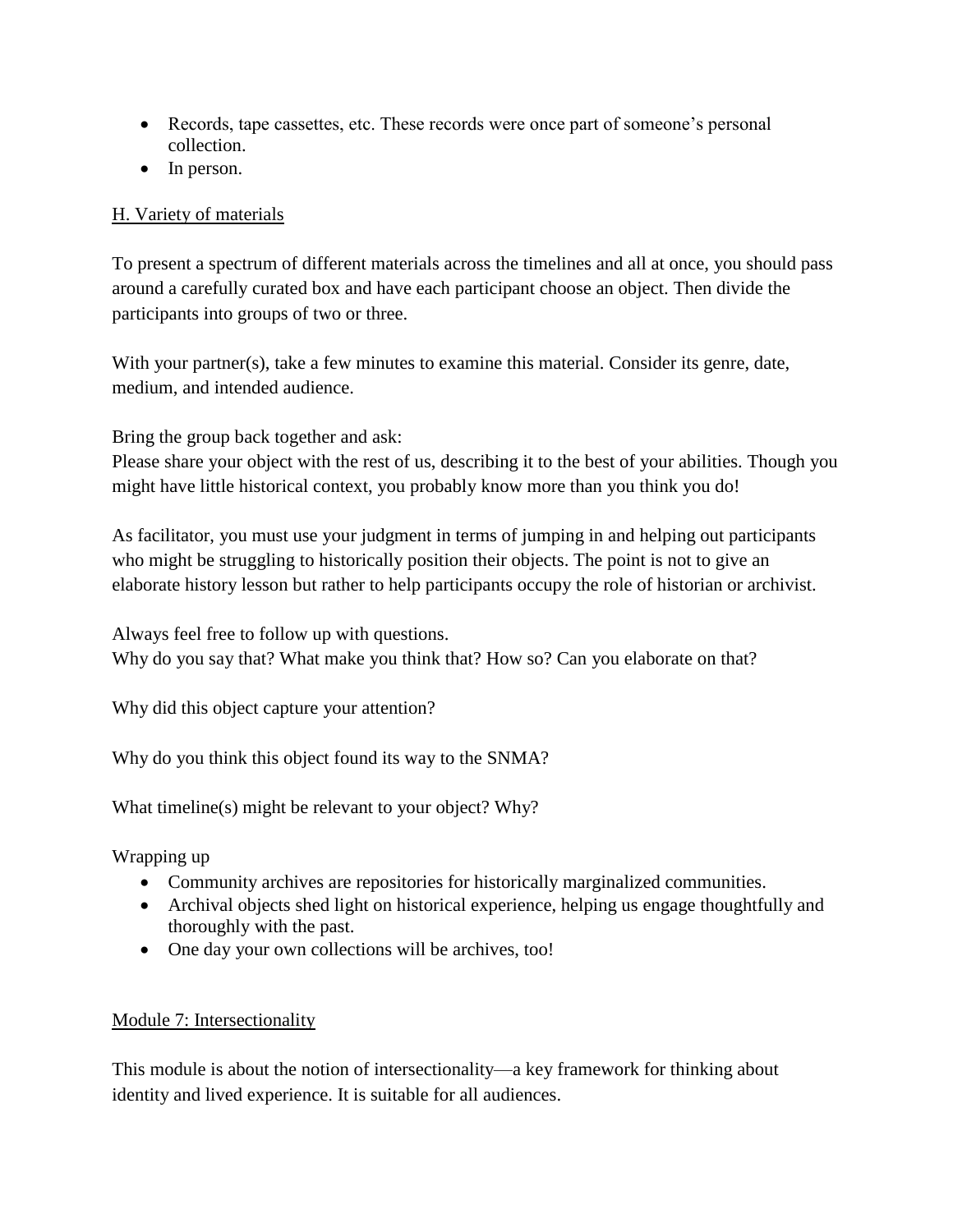Now we will be discussing the concept of intersectionality—an influential term in the media, popular culture, and academia. Intersectionality not only helps us grapple with our own identities, but also nuances our understandings of history—and especially LGBTQ history.

Intersectionality offers a framework for thinking about the complexity of identity and lived experience. Legal scholar Kimberlé Crenshaw is responsible for coining the concept in the late 1980s and early 1990s. Intersectionality suggests that our identities are shaped by overlapping factors and social categories in a world of inequalities, including racism, sexism, homophobia, xenophobia, etc.

What are some of these?

- Race
- Gender
- Sexuality
- $\bullet$  (Dis)ability
- Religion
- Ethnicity
- Nationality
- Class
- $\bullet$  Age
- And so on.

Pass out pen and paper.

In the next activity, your assignment is to list out eight to ten of your identities.

After a couple of minutes, ask:

What was this exercise like? Did it strike or surprise you in any way?

*Responses will vary.*

The purpose of this exercise is to illustrate that each one of us is a unique person who has a number of different identities. Instead of competing, these identities are intertwined. Some of these identities and subject positions contribute to our lived experience of power and/or powerlessness.

Some examples to illustrate the concept of intersectionality in the world:

- Women of color regularly experience not only racism, but also sexism in a number of realms, from healthcare to the legal system to the workplace.
- Transgender people often have trouble getting sustainable employment due to their gender identities and live in poverty.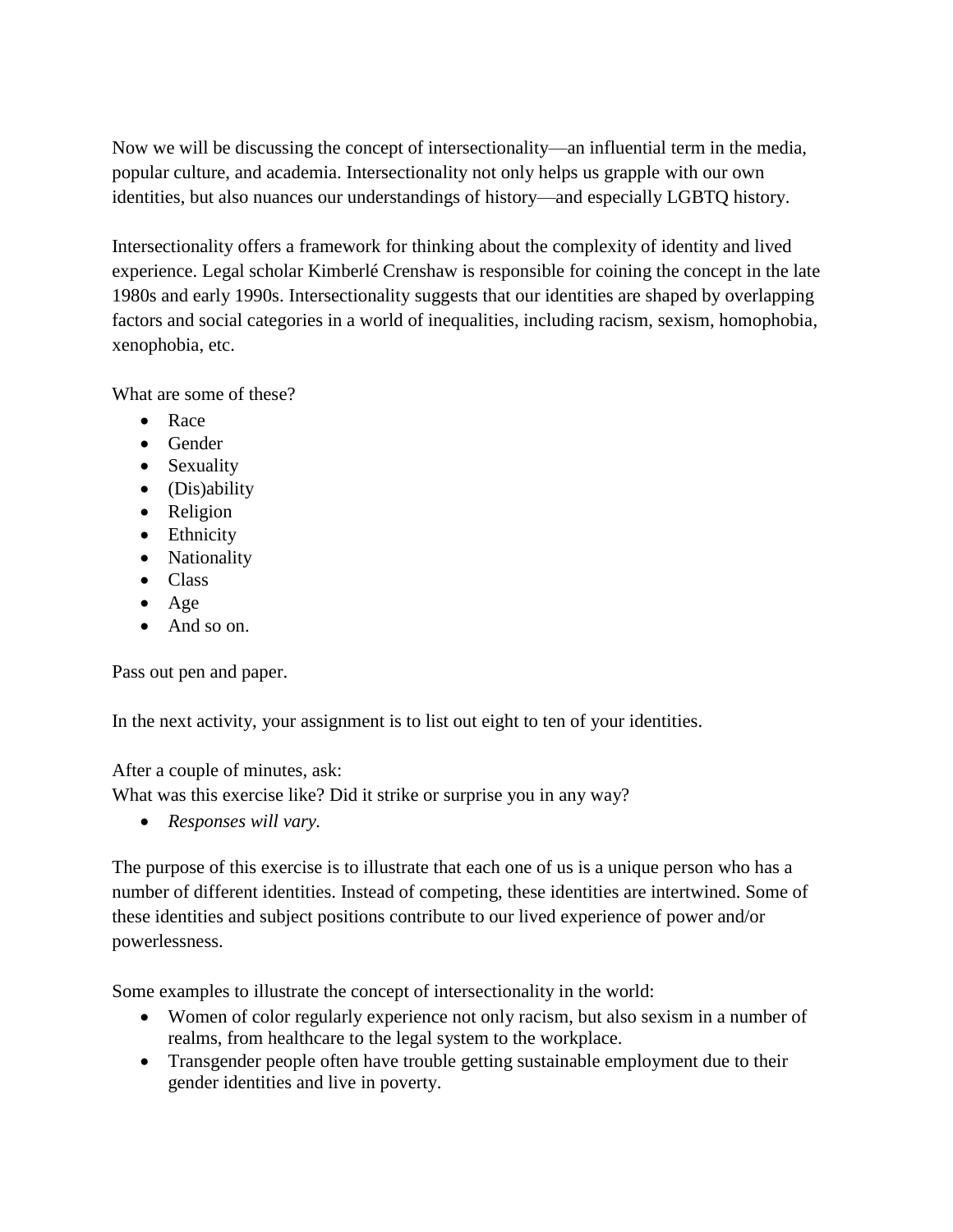• Kamala Harris, as a Black woman and woman of South Asian descent, is the first woman and person of color to occupy the role of Vice President. Every other politician in this office has been a white man.

You can also discuss your own identity position if it seems useful and appropriate.

For example, in my case, I am a white person. But I am also a Jewish-American gay cisgender man. These identities collectively make me who I am.

Even though I consider my queer identity to be central to my life, for other queer people, queer identity might be less significant to how they define themselves. Yet it is still, of course, there.

Some identities we choose, and some identities are thrust upon us. Though we live in the present, many of our identities extend from much longer histories.

Why is the concept of intersectionality useful to the study of LGBTQ history?

- It reveals that queer people have diverse experiences and subject positions; each person belongs to a number of social groups and wears many hats.
- Intersectionality teaches us that racism, homophobia, sexism, and so on are interconnected, and they collectively affect our lived experience and sense of self.
- LGBTQ history is not a singular narrative but a multitude of stories and interpretations.
- Queer history is inseparable from histories of race, colonialism, gender, disability, immigration, and so on.

Wrapping up:

- Our identities are complex, layered, and rooted in larger histories.
- The study of LGBTO history requires an intersectional approach.

## Module 8: Conclusion

This module offers an ending to the discussion. It is necessary for all groups.

Because we're approaching the end of this discussion, I want to thank you for your participation and engagement. It was a pleasure to facilitate this conversation.

Let's conclude with a group check-in. Feel free to share:

- A takeaway—something new you've learned
- A question
- Anything else you'd like to bring up

What are some ways you can bring today's conversations out into the world?